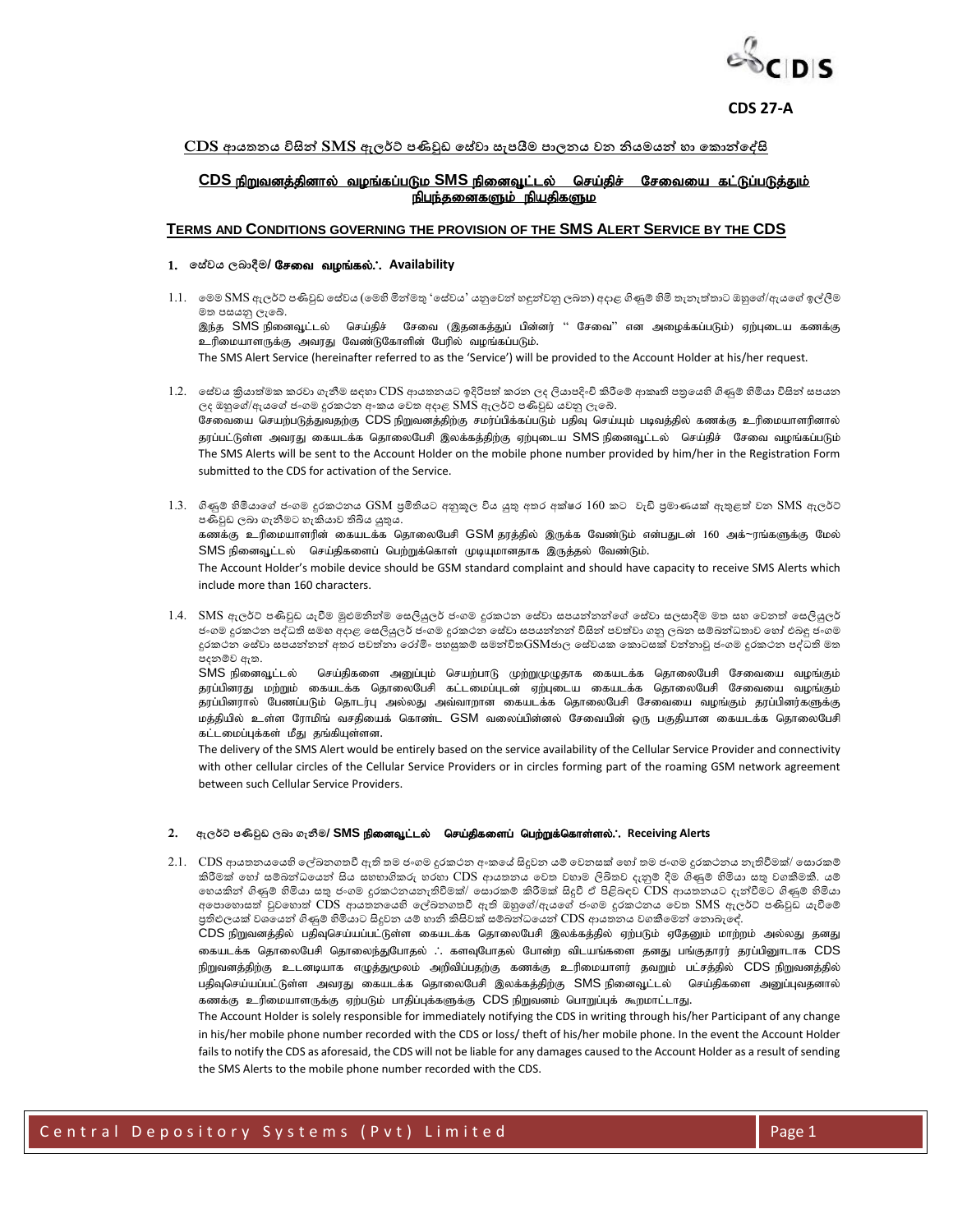

2.2. ශුී ලංකාව තුළ හා ඉන් පිටත පවත්නා යටිතල පහසුකම්, ජාල සම්බන්ධතාවයන් සහ සෙලියුලර් ජංගම දුරකථන ෂේවා සපයන්නන් විසින් සලසා දෙනු ලබන වෙනත් සේවා මත මෙම සේවය රඳා පවත්නා බව ගිණුම් හිමියා පිළිගනියි. ඒ අනුව, සෙලියුලර් ජංගම දුරකථන සේවා සපයන්නන් හා ඒ ආශිුත වෙනත් සේවා සපයන්නන් විෂයෙහි බලපාන සාධක මත SMS ඇලර්ට්ස් පණිවුඩවලකාලානුරූපතාව, නිරවදාතාව සහ ඒවා කියවීමේ හැකියාව රදා පවත්නා බව ගිණුම් හිමියා පිළිගනියි. ගිණුම් හිමියා වෙත SMS ඇලර්ට් පණිවුඩ සම්පේෂණය කිරීමේදී එම පණිවුඩ නිකුත් නොකිරීම හෝ පුමාදවී නිකුත් කිරීම සහ ඒවායෙහි දක්නට ලැබෙන වැරදි, මැකීයාම් හෝ විකෘතිවීම් පිළිබඳව CDS ආයතනය වනකීෙක් මනොදායි.

.<br>இலங்கை நாட்டுக்குள் மற்றும் நாட்டுக்கு வெளியே காணப்படும் உள்கட்டமைப்பு ஒழுங்கு, தொடர்பு மற்றும் கையடக்க தொலைபேசி சேவை வழங்கும் தரப்பினரால் வழங்கப்படும் ஏனைய சேவைகள் மீது இந்த சேவை தங்கியுள்ளது என்பதை கணக்கு உரிமையாளர் ஏற்றுக்கொள்கின்றார். அதற்கிணங்க தொலைபேசி சேவை வழங்கும் தரப்பினர் மற்றும் அதனோடு தொடர்புற்ற சேவைகளை வழங்கும் தரப்பினர்களின் விடயத்தில் பாதிப்பை ஏற்படுத்தும் காரணிகள் மீது SMS நினைவூட்டல் செய்திகளின் காலலஎல்லைகள், உண்மைத்தன்மை மற்றும் அவற்றை வாசிக்கும் திறன் தங்கியுள்ளது என்பதை கணக்கு <u>உ</u>ரிமையாளர் ஏற்றுக்கொள்கின்றார். கணக்கு உரிமையாளருக்கு SMS நினைவூட்டல் செய்திகளை பரிமாற்றம் செய்யும் போது அச்செய்திகளை வழங்குதல் அல்லது தாமதமாக வழங்குதல் மற்றும் அவற்றில் காணப்படும் தவறுகள்,அழிந்துபோதல் அல்லது சிதைவுறுதல் தொடர்பாக CDS நிறுவனம் பொறுப்புக் கூறமாட்டாது.

The Account Holder acknowledges that the Service is dependent on the infrastructure, connectivity and other services provided by the Cellular Service Providers within and outside Sri Lanka. Accordingly, the Account Holder accepts that the timeliness, accuracy and readability of the SMS Alerts will depend on factors affecting the Cellular Service Providers and other related Service Providers. The CDS will not be liable for non-delivery or delayed delivery of SMS Alerts and errors, loss or distortion of SMS Alerts in transmission to the Account Holder.

2.3. දැරිය හැකි විශිෂ්ඨතම පුයත්න පදනමක් මත මෙම සේවය සලසා දීමට CDS ආයතනය සෑම උත්සාහයක්ම දරන අතර CDS ආයතනයේ .<br>පාලනයෙන් පරිබාහිර කරුණු මත සිදුවිය හැකි හේතූන් මත සේවය නොලැබී යාම හෝ කිසියම් සෙලියුලර් ජංගම දුරකථන සේවා සපයන්නෙකු හෝ වෙනත් යම් සේවා සපයන්නන් විසින් සේවා කටයුතු ඉටු නොකිරීම හෝ අදාළ සේවය භාවිතා කිරීමේ පුතිඵලයක් වශයෙන් ගිණුම් හිමියාට ිනදුවන යම් අලාභ (ගිණුම් හිමියාමේ ආමයෝජන මහෝ වයාපා කර්තවයයන් ම්බන්ධමයන් මහෝ මවනත් යම් අාමුණු සම්බන්ධයෙන් හෝ ඇලර්ට්ස් පණිවුඩ මත විශ්වාසය තබා කටයුතු කිරීමෙන් සිදුවන අලාභද ඇතුළත්ව) පිළිබඳව $\rm CDS$  ආයතනය වගකීම මනොඋසුලයි.

தன்னால் முடியுமான சிறப்பான சேவையை வழங்குவதற்கு CDS நிறுவனம் எப்பொழுதும் கூடிய கரிசனை செலுத்தி வருகின்றது. CDS நிறுவனத்தின் கட்டுப்பாட்டுக்கு அப்பாலுள்ள விடயங்கள் காரணமாக சேவை கிடைக்காமை அல்லது ஏதேனும் கையடக்க தொலைபேசி சேவை வழங்குனர் அல்லது வேறு சேவை வழங்குனர்களினால் செயற்படாது இருத்தல் அல்லது ஏற்புடைய சேவையை பயன்படுத்துவதன் பெறுபேறாக கணக்கு உரிமையாளருக்கு ஏதேனும் நட்டம் ( கணக்கு உரிமையாளரின் முதலீடுகள் அல்லது வியாபார விடயங்கள் தொடர்பாக அல்லது வேறு ஏதேனும் நோக்கங்களுக்கு அல்லது நினைவூட்டல் செய்தியின் மீது நம்பிக்கைவைத்து செயற்பட்டதனால் ஏற்படும் நட்டங்கள் உள்ளடங்களாக) தொடர்பாக CDS நிறுவனம் பொறுப்புக்கூறமாட்டாது.

The CDS will endeavor to provide the Service on a best effort basis and the CDS will not be responsible for the non-availability of the Service or non-performance by any Cellular Service Provider or other Service Providers or any loss caused to the Account Holder as a result of use of the Service (including relying on the Alerts for his/her investment or business or any other purposes) for causes which are attributable to/and are beyond the control of the CDS.

- 3. SMS ඇලර්ට පණිවුඩ සේවය ලබාදීමෙන් ඉවත්වීම හෝ එම සේවය ලබාදීම අවසන් කිරීම.**/ சேவையிலிருந்து விலகல் அல்லது** சேவையை முடிவுறுத்தல்.: Withdrawal or Termination
- 3.1. පහත දැක්වෙන හේතු මත ගිණුම් හිමියා වෙත කෙරෙන පූර්ව දැනුම් දීමකින් තොරව සේවය අත්හිටුවීමට හෝ අවසන් කිරීමට  $CDS$ ආයතනයට කටයුතු කළ හැක.
	- ම ේවය ැපයීෙහසුරුවන නියෙයන් හා මකොන්මද්ින ගිණුම් හිමියා ිසිනන් තෙ අභිෙතය පරිදි උල්ලිංඝනය කා ඇති අව ්ථාවකදී ; මහෝ,
	- ගිණුම් හිමියාමේ ොයය, බිංමකොමලොත් භාවය මහෝ නනතික හැකියාමේ හීනත්වය ම්බන්ධමයන් CDS ආයතනය මවත ලිඛිතව දැනුම් දී ඇති අවස්ථාවකදී; යනුවෙනි.

பின்வரும் காரணங்களுக்காக கணக்கு உரிமையாளருக்கு முன்னறிவித்தல் இன்றி சேவையை இடைநிறுத்துவதற்கு அல்லது முடிவுறுத்துவதற்கு CDS நிறுவனத்திற்கு முடியும்.

- சேவையை வழங்கலை கட்டுப்படுத்தும் நிபந்தனைகள் மற்றும் நியதிகளை கணக்கு உரிமையாளர் மீறுகின்றபோது அல்லகு
- கணக்கு உரிமையாளரின் மரணம் , வங்குரோத்து நிலமை அல்லது சட்டரீதியான ஆற்றலில் குறைபாடு தொடர்பாக  $CDS$  நிறுவனத்திற்கு எழுத்துமூலம் அறிவிக்கப்படும் போது.

The CDS may suspend or terminate this Service without prior notice to the Account Holder, if;

- the Account Holder has breached the terms and conditions governing the provision of the Service; or,
- the CDS has been notified in writing of the death, bankruptcy or lack of legal capacity of the Account Holder.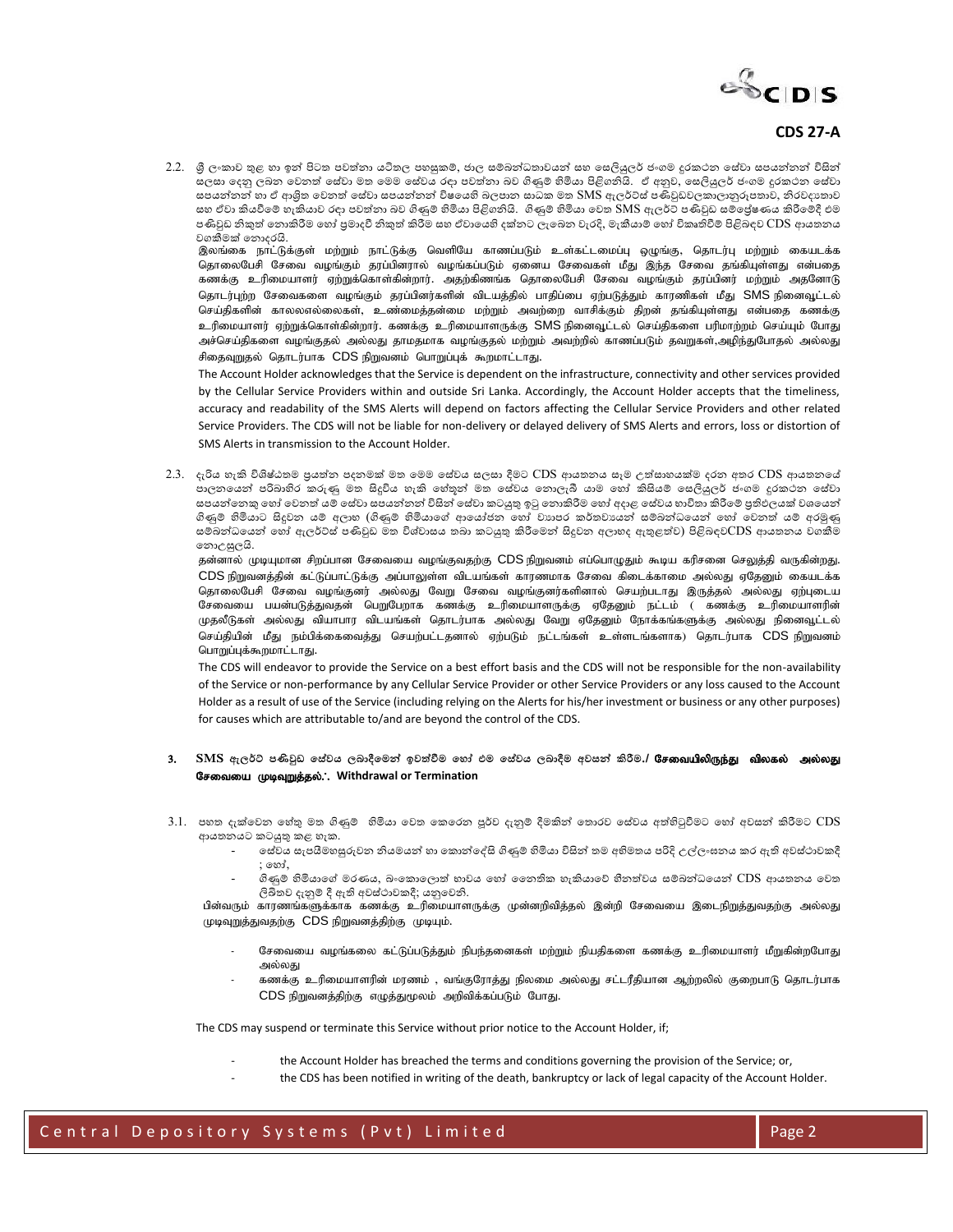

3.2. සේවය තාවකාලිකව අත්හිටුවීම අවශා වෙතැයි CDS ආයතනය විසින් හහින යම් නඩත්තු කටයුතු හෝ අලුත්වැඩියා කිරීම් ඉටුකිරීම සඳහා මහා් යම් හදිසි අවස්ථා හෝ ආරක්ෂක හේතු අරබයා හෝ සේවය සඳහා ලියාපදිංචිවී ඇති ගිණුම් හිමියන් වෙත පූර්ව දැනුම් දීමකින් තොරව ඕනෑම අවස්ථාවකදී සේවය සැපයීම තාවකාලිකව අත් හිටුවීමට CDS ආයතනයට කටයුතු කළ හැක. சேவையை தற்காலிகமாக நிறுத்திவைப்பதற்கு இயலுமான CDS நிறுவனத்தின் ஏதேனும் பராமரிப்பு நடவடிக்கைகள் அல்லது பழுதுபார்ப்புக்கள் அல்லது ஏதேனும் அவசர நிலமைகள் அல்லது பாதுகாப்பு நோக்கம் கருதி பங்களிப்புச் செய்துள்ள கணக்கு உரிமையாளருக்கு முன்னறிவித்தல் இன்றி எந்தவொரு சந்தர்ப்பத்திலும் சேவை வழங்கலை தற்காலிகமாக நிறுத்துவதற்கு CDS நிறுவனத்திற்கு முடியும் The CDS may temporarily suspend the provision of the Service at any time, without prior notice to the Account Holders who

have subscribed for the Service, in order to carry out any maintenance work or repair or in case of any emergency or for security reasons, which in the opinion of the CDS require the temporary suspension of the Service.

3.3. තම අභිමතය පරිදි මෙහි සඳහන් කරුණු කිසිවකට පුතිවිරුද්ධත්වයක් නොදක්වා, සිය සහභාගිකරු මගින් සේවය කුියා විරහිත කිරීමේ ආකෘති පනුයක් ඉදිරිපත් කිරීමෙන් අනතුරුව ඕනෑම අවස්ථාවකදී මෙම සේවය අවසන් කිරීමට ගිණුම් හිමියාට පුළුවන. இங்கு குறிப்பிடப்பட்டுள்ள விடயங்களுக்கு மாற்றுக் கருத்து தெரிவிக்காமல் தனது பங்குதாரர் தரப்பின் மூலம் சேவையை செயலிழப்புச் செய்யும் படிவத்தைப் பூரணப்படுத்தி எந்தவொரு சந்தர்ப்பத்திலும் இச்சேவையை முடிவுறுத்திக்கொள்ள கணக்கு

Notwithstanding anything to the contrary, the Account Holder may terminate this Service at any time, upon submitting a duly completed De-activation Form through his/her Participant.

#### $4.$  වගකීම්වලින් ව්යාචනය වීම/ **பொறுப்புக்களிலிருந்து விடுபடல்.`.** Disclaimerof Liability

உரிமையாளருக்கு முடியும்.

4.1 මෙම සේවය ගිණුම් හිමියා දැනුවත් කිරීමේ යාන්තුනයක් පමණක් වන අතර CDS ආයතනය විසින් සපයනු ලබන පුකාශ හෝ කොටස් තැරැව්කාර සහභාගිකරුවන් විසින් යැවිය යුතු විකිණීම් හා මිලදී ගැනීම් පත් වෙනුවට හිලව කෙරෙන්නක් නොවෙ. එහෙයින්, අදාළ CDS ගිණුමෙහි සඳහන් තම ගණුදෙනු හා ශේෂ සතාාපනය කර ගැනීම ගිණුම් හිමියා විසින් කළ යුතු අතර කුමන හෝ අරමුණක් සඳහා  $\rm\, SMS$ ඇලර්ට් පණිවුඩ මත පමණක් හුදෙක් විශ්වාසය තබා කටයුතු නොකළ යුතුය.

இந்த நினைவூட்டல் செய்திச் சேவை அறிவிப்பதற்கான ஒரு வழிமுறை மாத்திரம் என்பதோடு CDS நிறுவனத்தினால் வழங்கப்படும் அறிக்கைகள் அல்லது பங்குதாரர் தரப்பினரால் அனுப்பப்படும் ஒப்பந்த குறிப்புக்களுக்கு ஈடுசெய்யும் முறையல்ல. எனவே ஏற்புடைய CDS கணக்கில் உள்ள தனது கொடுக்கல் வாங்கல்கள் மற்றும் நிலுவைகளை உறுதிப்படுத்திக்கொள்வது கணக்கு உரிமையாளரினால் செய்யப்படல் வேண்டும். ஏதேனும் நோக்கத்திற்காக SMS நினைவுட்டல் செய்திகளின் மீது மாத்திரம் நம்பிக்கை வைத்து செயற்படக்கூடாது.

This Service is only an Alert mechanism for the Account Holder and is not in lieu of the Statements sent by the CDS or the Contract Notes required to be sent by the Stockbroker Participants. Therefore, the Account Holder is required to verify the transactions and the balances in his/her CDS Account concerned and should not solely rely on the SMS Alerts for any purpose.

 $4.2 \text{CDS}$  ආයතනය, ගිණුම් හිමියා සහ ඔහුගේ/ඇයගේ සෙලියුලර් ජංගම දුරකථන සේවා සපයන්නා අතර උද්ගත වන මතභේද කිසිවක් සම්බන්ධයෙන් පාර්ශවකරුවකු නොවන අතර සෙලියුලර් ජංගම දුරකථන සේවා සපයන්නා විසින් සලසා දෙනු ලබන සේවාවල ගුණාත්මක භාවය සම්බන්ධයෙන්කිසිදු නියෝජනයක් හෝ සහතිකයක් නොකරයි. එමෙන්මඑක් එක් ඇලර්ට් පණිවුඩයෙහි අන්තර්ගත කරුණු කලට මේලාවට මබදා හැරීෙ මහෝ එහි නිාවදයතාව පිළිබාවද වන මනොකියයි.

 $CDS$  நிறுவனம், கணக்கு உரிமையாளர் மற்றும் அவரது கையடக்க தொலைபேசி சேவை வழங்குனர் மத்தியில் ஏற்படும் கருத்து முரண்பாடுகளின் போது ஒரு தரப்பபாக செயற்படமாட்டாது என்பதுடன் கையடக்க தொலைபேசி சேவை வழங்குனரினால் வசதியளிக்கப்படும் சேவைகளின் தரம் குறித்து எந்தவித பிரதிநிதித்துவத்தையோ அல்லது rhd;Wg;gLj;jiyNah nra;akhl;lhJ. mt;thNw xt;nthU epidt+l;ly; nra;jpfspd; cs;s tplaq ;fis cupa நேரத்திற்கு விநியோகிப்பதற்கோ அல்லது அதன் உண்மைத்தன்மை பற்றியோ பொறுப்புக் கூறாது.

The CDS shall not be a party to any dispute that may arise between the Account Holder and his/her Cellular Service Provider and makes no representation or gives no warranty with respect to the quality of the service provided by the Cellular Service Provider or guarantee for timely delivery or accuracy of the contents of each Alert.

4.3ඇලර්ට් පණිවුඩ යැවීමේදී සිදුවන යම් පුමාද හෝ එම පණිවුඩය යැවීමට CDS ආයතනයට නොහැකිවීම් හෝ අදාළ පණිවුඩ සම්පේෂණයේ දී ිනදුවන යම් මතොාතුරු ෙැකීයාම් මහෝ ම්බන්ධමයන්ද CDS ආයතනය වනකීම් දාන්මන් නැත.

நினைவூட்டல் செய்திகளை அனுப்புகின்ற போது ஏற்படும் தாமதங்கள் அல்லது அந்த செய்திகளை அனுப்ப CDS நிறுவனத்திற்கு இயலாமல் போதல் அல்லது ஏற்புடைய செய்திகளை பரிமாற்றம் செய்யும்போது ஏற்படும் தகவல் அழிந்துபோதல் தொடர்பாகவும்  $CDS$  நிறுவனம் பொறுப்புக் கூறாது.

The CDS will not be liable for any delay or inability of the CDS to send the Alert or for loss of any information in the Alerts in transmission.

4.4 ගිණුම් හිමියා සම්බන්ධනේ සහ/හෝ තෘතීය පාර්ශවයක් සම්බන්ධයෙන් වන නොසැලකිලිමත් භාවය, වංචා කිරීම්, දුස්සන්ධානය හෝ මෙහි සඳහන් නියමයන් උල්ලංඝනය කිරීම් යනාදිය නිසාඋද්ගත වන්නාවූ යම් අලාභ, හිමිකම් හා හානි පිළිබඳව CDS ආයතනය වගකීම් දරන්නේ නැත.

கணக்கு உரிமையாளர்கள் தொடர்பாக மற்றும் / அல்லது மூன்றாம் தரப்பு தொடர்பான கவனயீனம்,மோசடி, முறைகேடு அல்லது இங்கு குறிப்பிடப்பட்டுள்ள நியதிகளை மீறுதல் என்பன காரணமாக எழக்கூடிய ஏதேனும் நட்டம், உரிமைகள் மற்றும் பாதிப்புக்கள் தொடர்பாக CDS நிறுவனம் பொறுப்புக் கூறாது.

The CDS shall not be liable for any losses, claims and damages arising from negligence, fraud, collusion or violation of the terms herein on the part of the Account Holder and/or a third party.